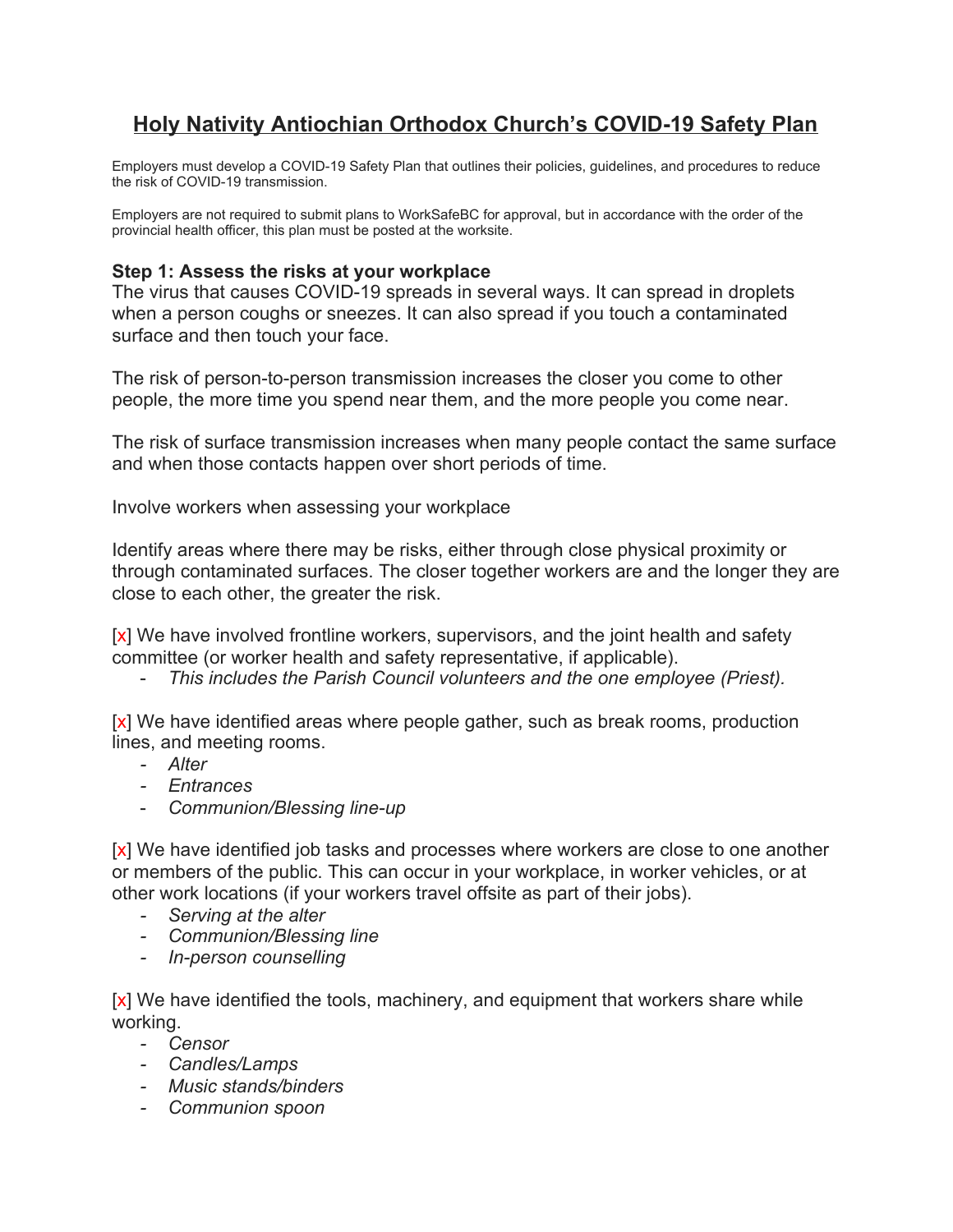*- Cross*

[x] We have identified surfaces that people touch often, such as doorknobs, elevator buttons, and light switches.

- *- Doorknobs*
- *- Light switches*
- *- Icons*
- *- Cross*
- *- Donation boxes*
- *- Bathrooms*

### **Step 2: Implement protocols to reduce the risks**

Select and implement protocols to minimize the risks of transmission. Look to the following for information, input, and guidance:

[x] Review industry-specific protocols on [worksafebc.com](http://worksafebc.com/) to determine whether any are relevant to your industry. Guidance for additional sectors will be posted as they become available. If protocols are developed specific to your sector, implement these to the extent that they are applicable to the risks at your workplace. You may need to identify and implement additional protocols if the posted protocols don't address all the risks to your workers.

- *- Faith-based organizations*
- *- Choirs & Bands*
- *- In-Person Counselling*

[x] Frontline workers, supervisors, and the joint health and safety committee (or worker representative).

- *- One employee (Priest)*
- *Parish Council volunteers*

[x] Orders, guidance, and notices issued by the provincial health officer and relevant to your industry.

*- Provincial Order on Gatherings & Events*

[x] Your health and safety association or other professional and industry associations.

*- Directives from Antiochian Archdiocese of North America*

Different protocols offer different levels of protection. Wherever possible, use the protocol that offers the highest level of protection. Consider controls from additional levels if the first level isn't practicable or does not completely control the risk. You will likely need to incorporate controls from various levels to address the risk at your workplace.

First level protection (elimination) — Limit the number of people in your workplace where possible by implementing work-from-home arrangements, establishing occupancy limits, rescheduling work tasks, or other means. Rearrange work spaces to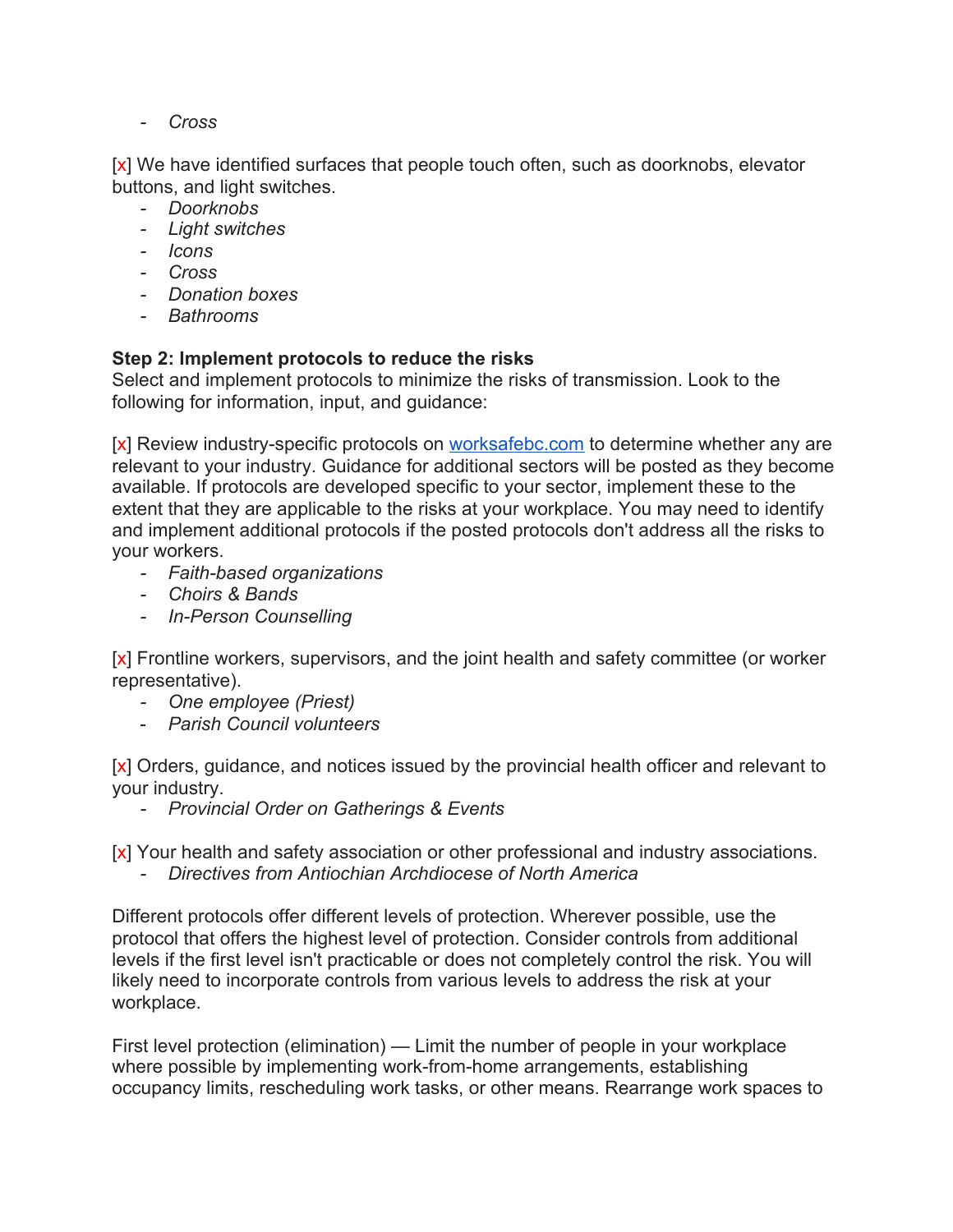ensure that workers are at least 2 m (6 ft.) from co-workers, customers, and members of the public.

Second level protection (engineering controls) — If you can't always maintain physical distancing, install barriers such as plexiglass to separate people.

Third level protection (administrative controls) — Establish rules and guidelines, such as posted occupancy limits for shared spaces, designated delivery areas, cleaning practices, and one-way doors and walkways to keep people physically separated.

Fourth level protection (PPE) — If the first three levels of protection aren't enough to control the risk, consider the use of non-medical masks. Be aware of the limitations of non-medical masks to protect the wearer from respiratory droplets. Ensure workers are using masks appropriately.

First level protection (elimination): Limit the number of people at the workplace and ensure physical distance whenever possible

[x] We have established and posted an occupancy limit for our premises. Public Health has advised that the prohibition on gatherings of greater than 50 people refers to "one-time or episodic events" (weddings, public gatherings), and is therefore not intended to apply to workplaces. However, limiting the number of people in a workplace is an important way to ensure physical distancing is maintained. [Public Health has developed guidance for the retail food and grocery store sector that requires at least 5 square metres of unencumbered floor space per person (workers and customers). This allows for variation depending on the size of the facility, and may be a sensible approach for determining maximum capacity for employers from other sectors that do not have specific guidance on capacity from Public Heath.]

- Nave: 6.4m x 9.5m; max occupancy: 18.
- Hall: 9.4m x 12.3m; max occupancy: 30.

[x] In order to reduce the number of people at the worksite, we have considered work-from-home arrangements, virtual meetings, rescheduling work tasks, and limiting the number of customers and visitors in the workplace.

- *- Parish council meets remotely*
- *- Established occupancy limits*
- *- Providing virtual participation options*

[x] We have established and posted occupancy limits for common areas such as break rooms, meeting rooms, change rooms, washrooms, and elevators.

- *- Occupancy limit for alter: (3)*
- *- Occupancy limit for sanctuary: (18, including chanters)*
- *- Occupancy limit for hall: (30)*
- *- Occupancy limit for washrooms: (1) each*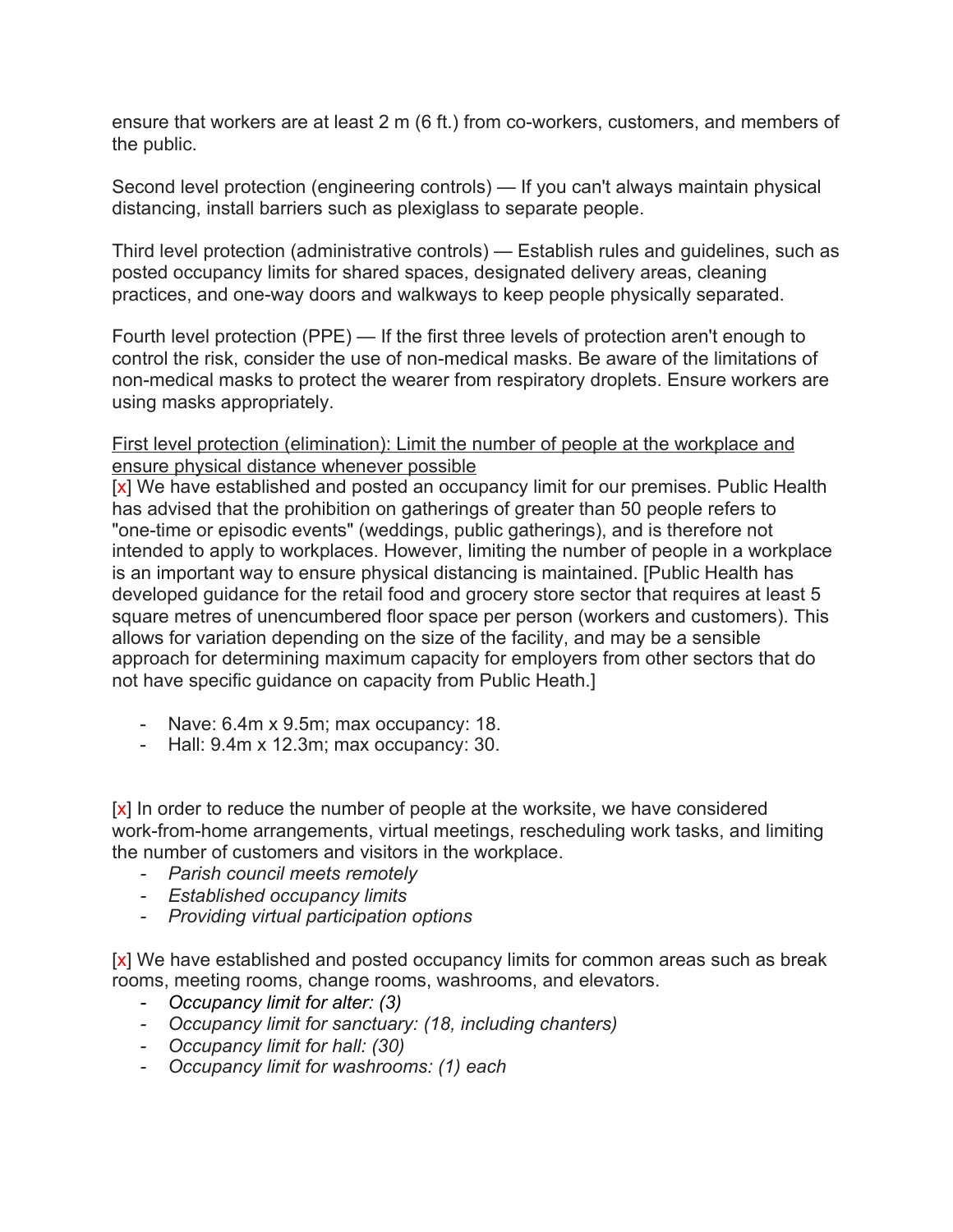[x] We have implemented measures to keep workers and others at least 2 metres apart, wherever possible. Options include revising work schedules and reorganizing work tasks.

*- Limit of 3 people in the alter*

Measures in place:

- *- Parish Council is meeting virtually.*
- *- Priest is offering more services and recommending parishioners attend less-attended/mid-week services.*
- *- Services are being livestreamed to enable virtual attendance.*
- *- Occupancy limits for attendees have been calculated based on square footage and are posted at the building and online.*
- *- Those wishing to attend services in person must sign up in advance.*
- *- Chanting is limited to two chanters, with a minimum of 2 meters distance between each other and attendees.*
- *Limit of 3 people serving in the altar, to ensure 2 meters distance between them.*

#### Second level protection (engineering): Barriers and partitions

[] We have installed barriers where workers can't keep physically distant from co-workers, customers, or others.

[ ] We have included barrier cleaning in our cleaning protocols.

[ ] We have installed the barriers so they don't introduce other risks to workers (e.g., barriers installed inside a vehicle don't affect the safe operation of the vehicle).

Measures in place:

*- Second level protection (engineering) N/A*

#### Third level protection (administrative): Rules and guidelines

[x] We have identified rules and guidelines for how workers should conduct themselves.

*- By reading archdiocesan directives, public health orders, guidance and notices.*

[x] We have clearly communicated these rules and quidelines to workers through a combination of training and signage.

Measures in place:

- *- Communion spoon is wiped with alcohol between serving family groups.*
- *Regular cleaning and sanitization of high-touch surfaces (doorknobs, light switches, icons, cross, and bathrooms) at the parish.*
- *Keeping a 30-day record of attendees for contact-tracing*

#### Fourth level protection: Using masks (optional measure in addition to other control measures)

[x] We have reviewed the information on selecting and using masks and instructions on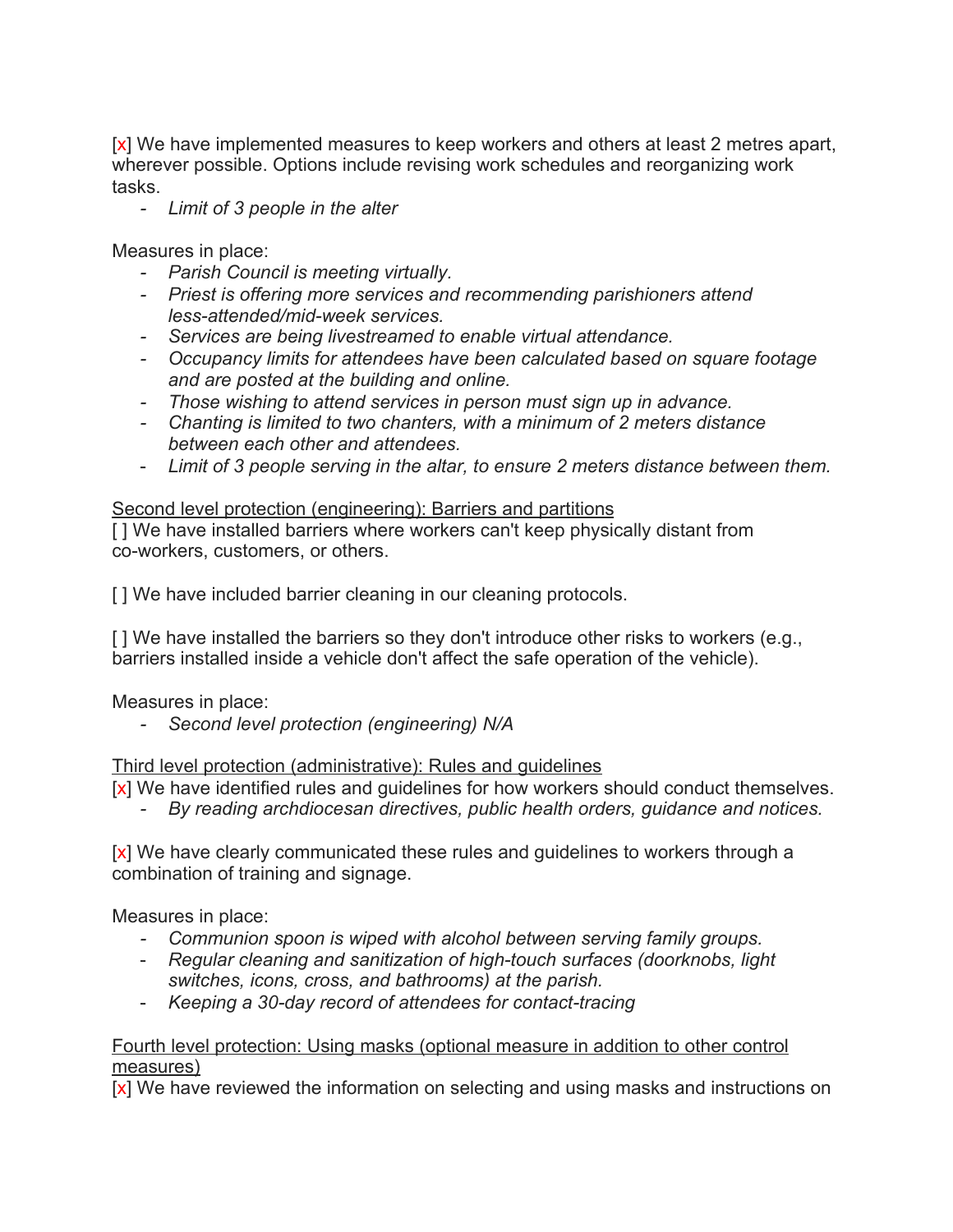how to use a mask.

[x] We understand the limitations of masks to protect the wearer from respiratory droplets. We understand that masks should only be considered when other control measures cannot be implemented.

 $[x]$  We have trained workers in the proper use of masks.

Measures in place:

- *Recommending employee and all attendees sanitize their hands upon entrance and consider wearing a mask, even with 2 meter physical distancing in place.*

Implement effective cleaning and hygiene practices

[x] We have reviewed the information on cleaning and disinfecting surfaces.

[x] Our workplace has enough handwashing facilities on site for all our workers. Handwashing locations are visible and easily accessed.

[x] We have policies that specify when workers must wash their hands and we have communicated good hygiene practices to workers. Frequent handwashing and good hygiene practices are essential to reduce the spread of the virus. [Handwashing and Cover coughs and sneezes posters are available at [worksafebc.com.](http://worksafebc.com/)]

*- Priest, alter boys, and chanters must wash or sanitize their hands when entering the church and as needed during services*

[x] We have implemented cleaning protocols for all common areas and surfaces — e.g., washrooms, tools, equipment, vehicle interiors, shared tables, desks, light switches, and door handles. This includes the frequency that these items must be cleaned (number of times per day) as well as the timing (before and after shift, after lunch, after use).

- See Holy Nativity Sanitization Log for details.

[x] Workers who are cleaning have adequate training and materials.

[ ] We have removed unnecessary tools and equipment to simplify the cleaning process — e.g., coffee makers and shared utensils and plates

Cleaning protocols:

- *Cleaning to be done after each service by priest or volunteers.*
- *Cleaning includes wiping down high-touch surfaces (doorknobs, light switches, icons, cross, donation box, bathrooms) with a bleach solution, or a similar cleaning agent.*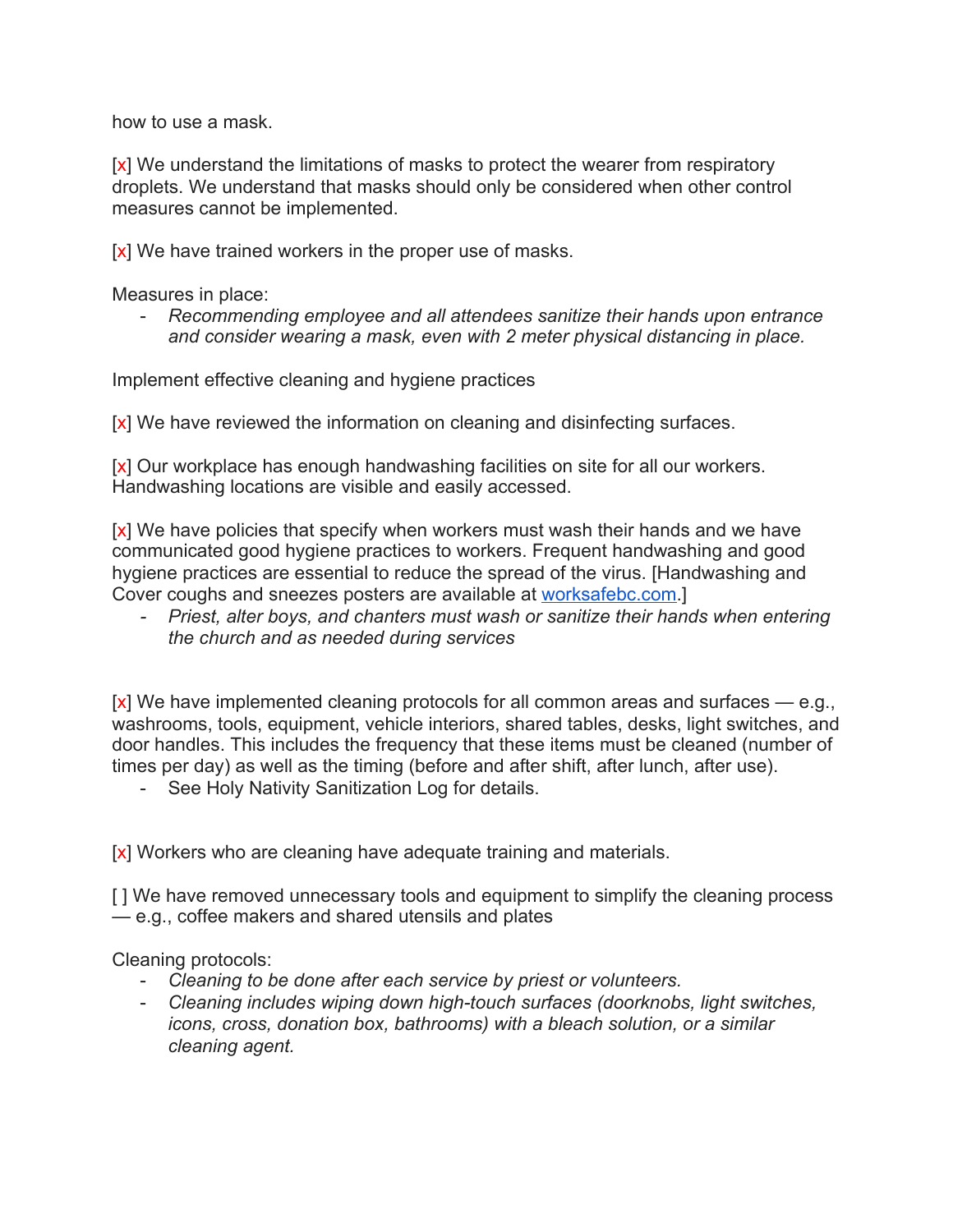#### **Step 3: Develop policies**

Develop the necessary policies to manage your workplace, including policies around who can be at the workplace, how to address illness that arises at the workplace, and how workers can be kept safe in adjusted working conditions.

Our workplace policies ensure that workers and others showing symptoms of COVID-19 are prohibited from the workplace.

[x] Anyone who has had symptoms of COVID-19 in the last 10 days. Symptoms include fever, chills, new or worsening cough, shortness of breath, sore throat, and new muscle aches or headache.

[x] Anyone directed by Public Health to self-isolate.

[x] Anyone who has arrived from outside of Canada or who has had contact with a confirmed COVID-19 case must self-isolate for 14 days and monitor for symptoms.

[] Visitors are prohibited or limited in the workplace.

[] First aid attendants have been provided OFAA protocols for use during the COVID-19 pandemic.

[ ] We have a working alone policy in place (if needed).

[] We have a work from home policy in place (if needed).

[ ] Ensure workers have the training and strategies required to address the risk of violence that may arise as customers and members of the public adapt to restrictions or modifications to the workplace. Ensure an appropriate violence prevention program is in place.

Our policy addresses workers who may start to feel ill at work. It includes the following:

[ ] Sick workers should report to first aid, even with mild symptoms.

[x] Sick workers should be asked to wash or sanitize their hands, provided with a mask, and isolated. Ask the worker to go straight home. [Consult the BC COVID-19 Self-Assessment Tool, or call 811 for further guidance related to testing and self-isolation.]

[x] If the worker is severely ill (e.g., difficulty breathing, chest pain), call 911.

[x] Clean and disinfect any surfaces that the ill worker has come into contact with.

## **Step 4: Develop communication plans and training**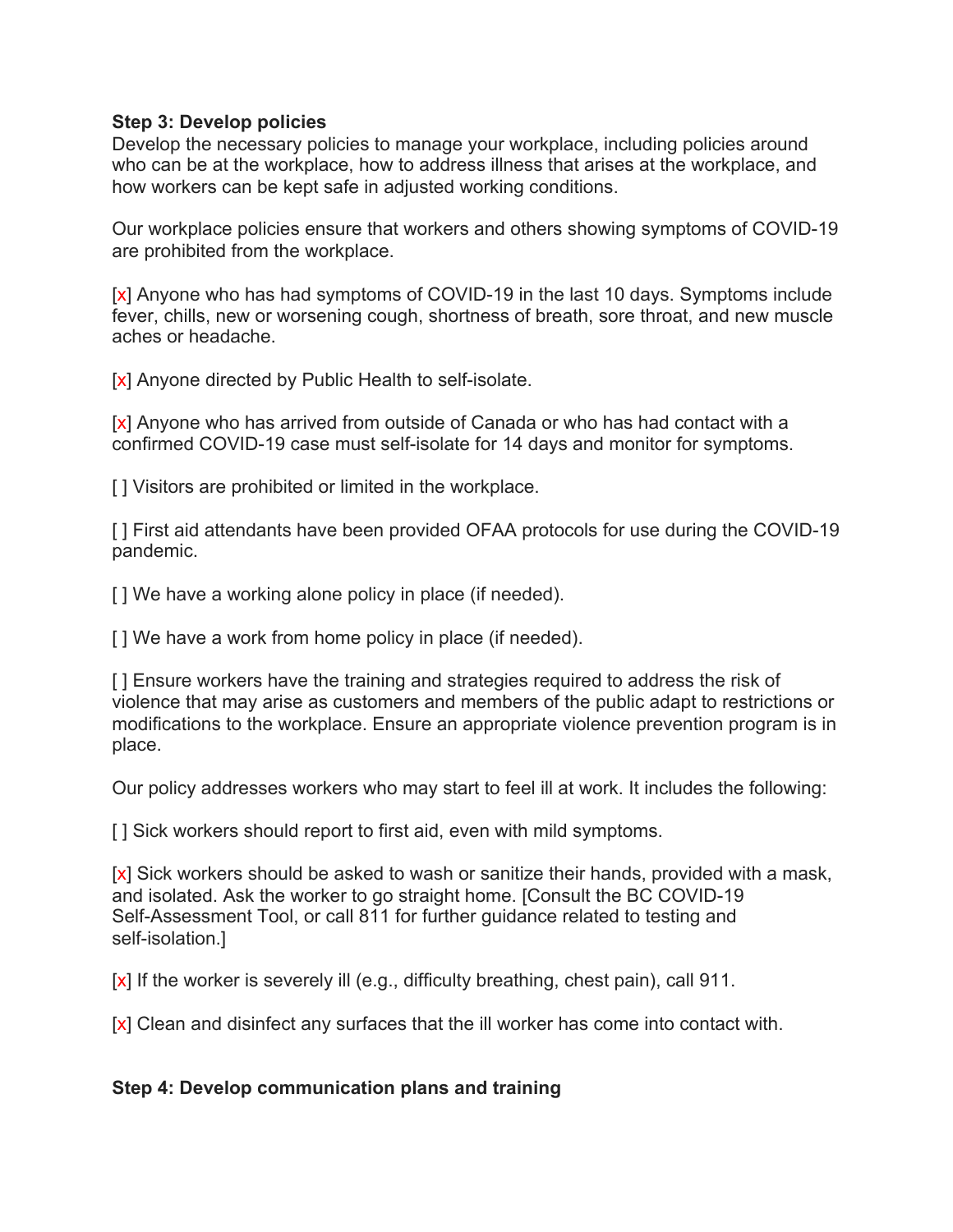You must ensure that everyone entering the workplace, including workers from other employers, knows how to keep themselves safe while at your workplace.

[] We have a training plan to ensure everyone is trained in workplace policies and procedures.

[x] All workers have received the policies for staying home when sick.

[x] We have posted signage at the workplace, including occupancy limits and effective hygiene practices. [A customizable occupancy limit poster and handwashing signage are available on [worksafebc.com.](http://worksafebc.com/)]

[x] We have posted signage at the main entrance indicating who is restricted from entering the premises, including visitors and workers with symptoms.

[] Supervisors have been trained on monitoring workers and the workplace to ensure policies and procedures are being followed.

## **Step 5: Monitor your workplace and update your plans as necessary**

Things may change as your business operates. If you identify a new area of concern, or if it seems like something isn't working, take steps to update your policies and procedures. Involve workers in this process.

[x] We have a plan in place to monitor risks. We make changes to our policies and procedures as necessary.

[x] Workers know who to go to with health and safety concerns.

[x] When resolving safety issues, we will involve joint health and safety committees or worker health and safety representatives (or, in smaller workplaces, other workers).

## **Step 6: Assess and address risks from resuming operations**

If your workplace has not been operating for a period of time during the COVID-19 pandemic, you may need to manage risks arising from restarting your business.

[ ] We have a training plan for new staff.

[] We have a training plan for staff taking on new roles or responsibilities.

[ ] We have a training plan around changes to our business, such as new equipment, processes, or products.

[ ] We have reviewed the start-up requirements for vehicles, equipment, and machinery that have been out of use.